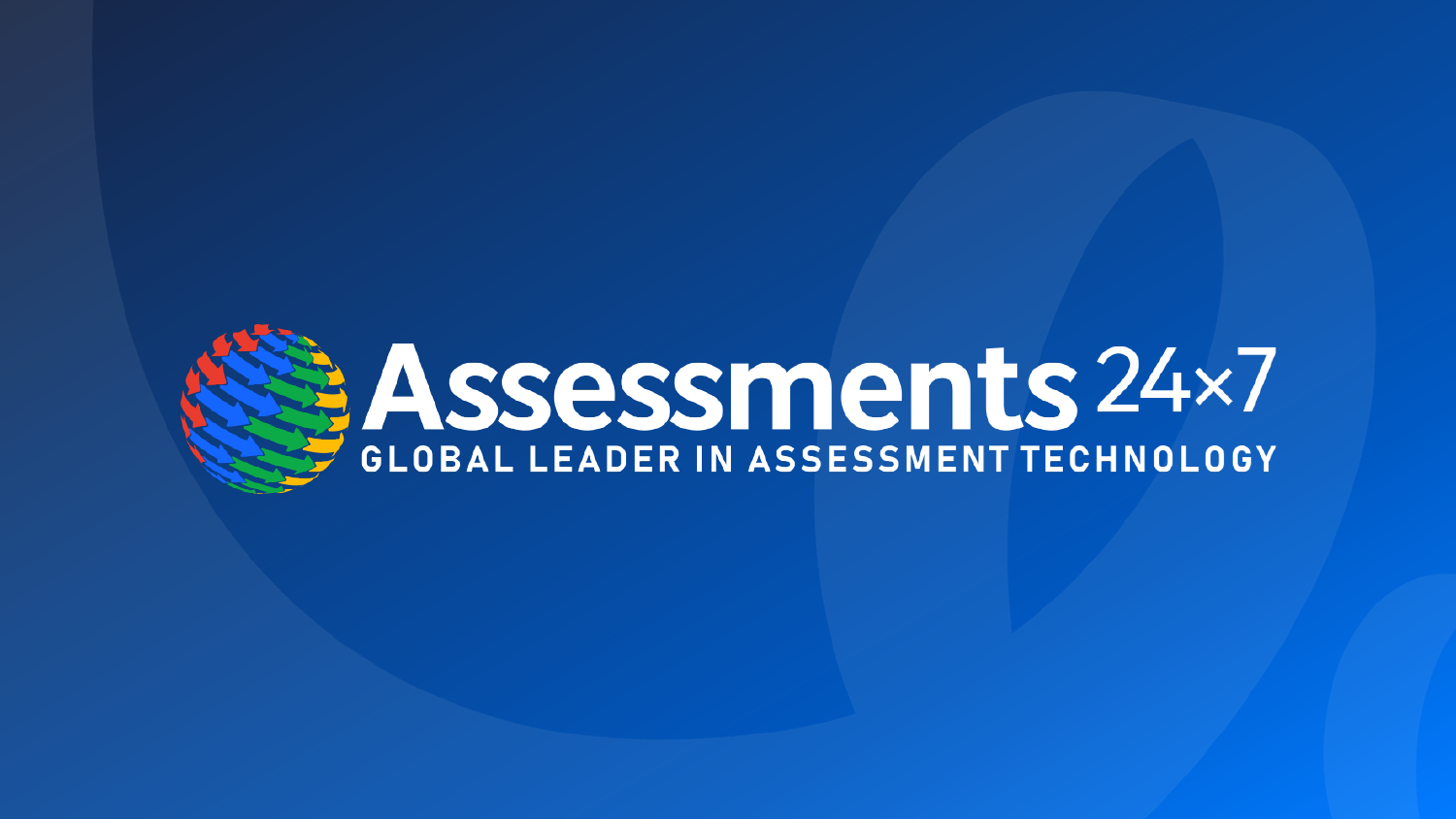

# *Different Strokes for Different Folks*

Dr. Tony Alessandra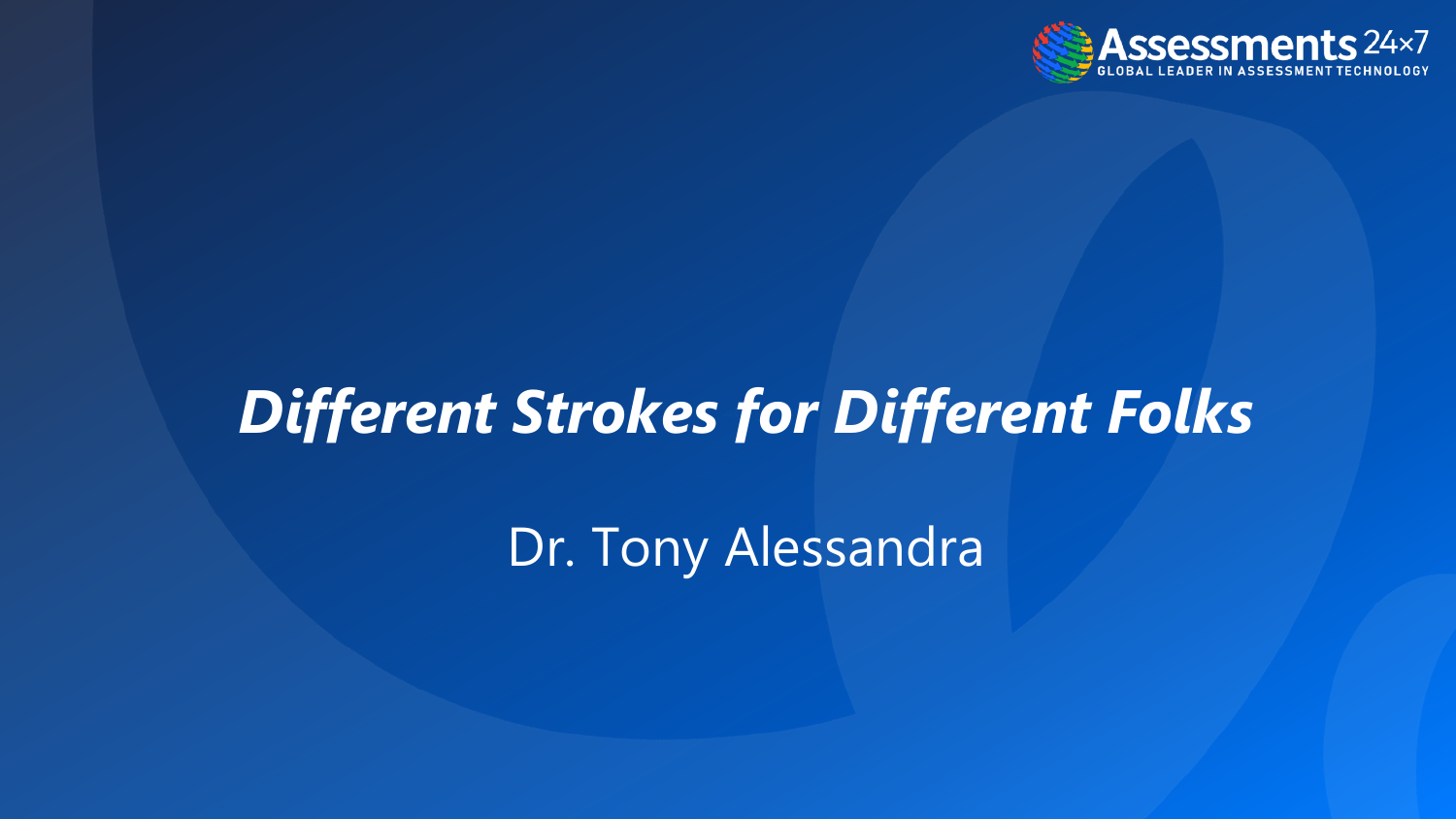



#### Which Rule?

# **Golden Platinum**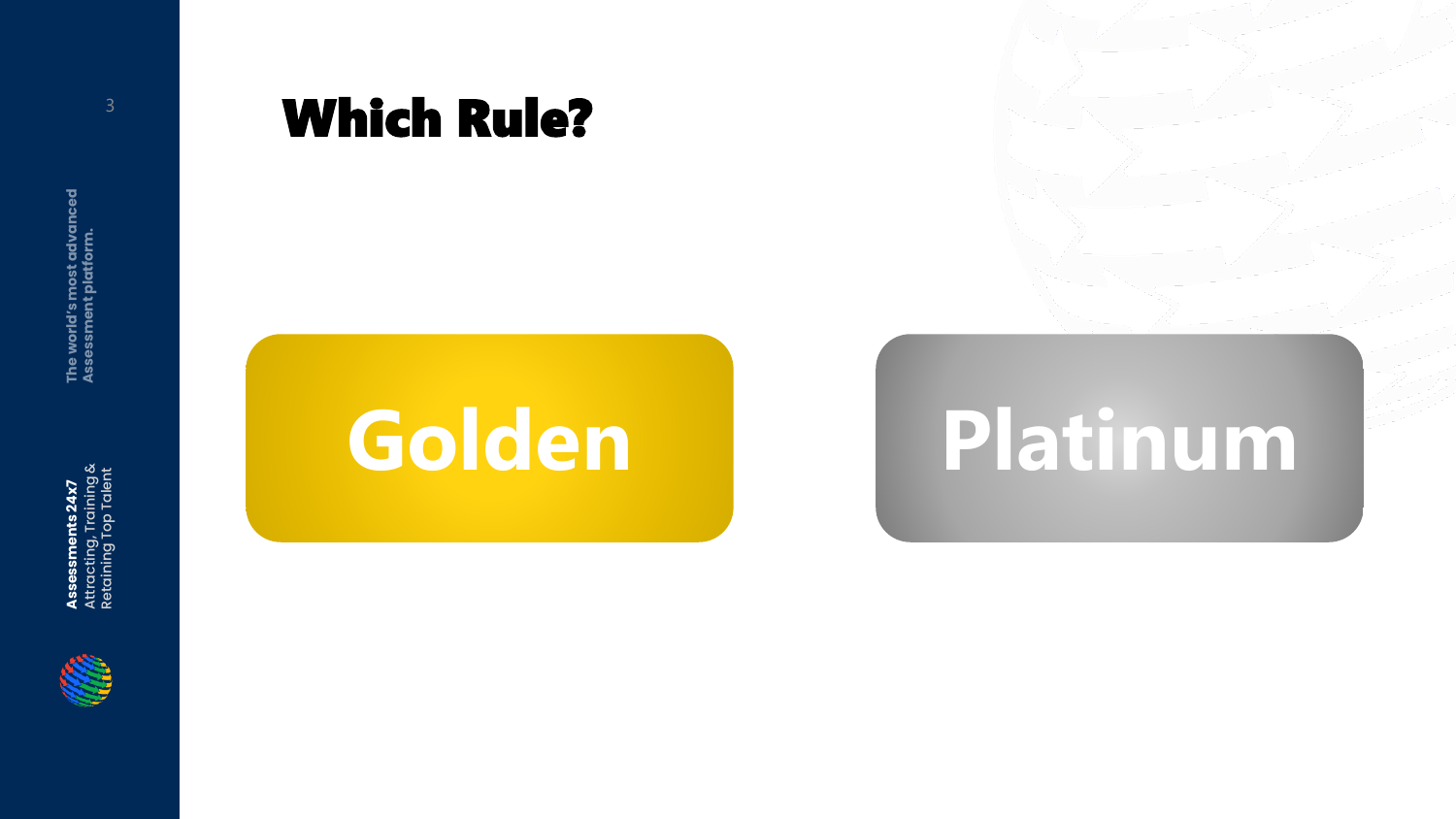

Assessments 24x7<br>Attracting, Training &<br>Retaining Top Talent Attracting, Training & Retaining Top Talent

### **Reading People**





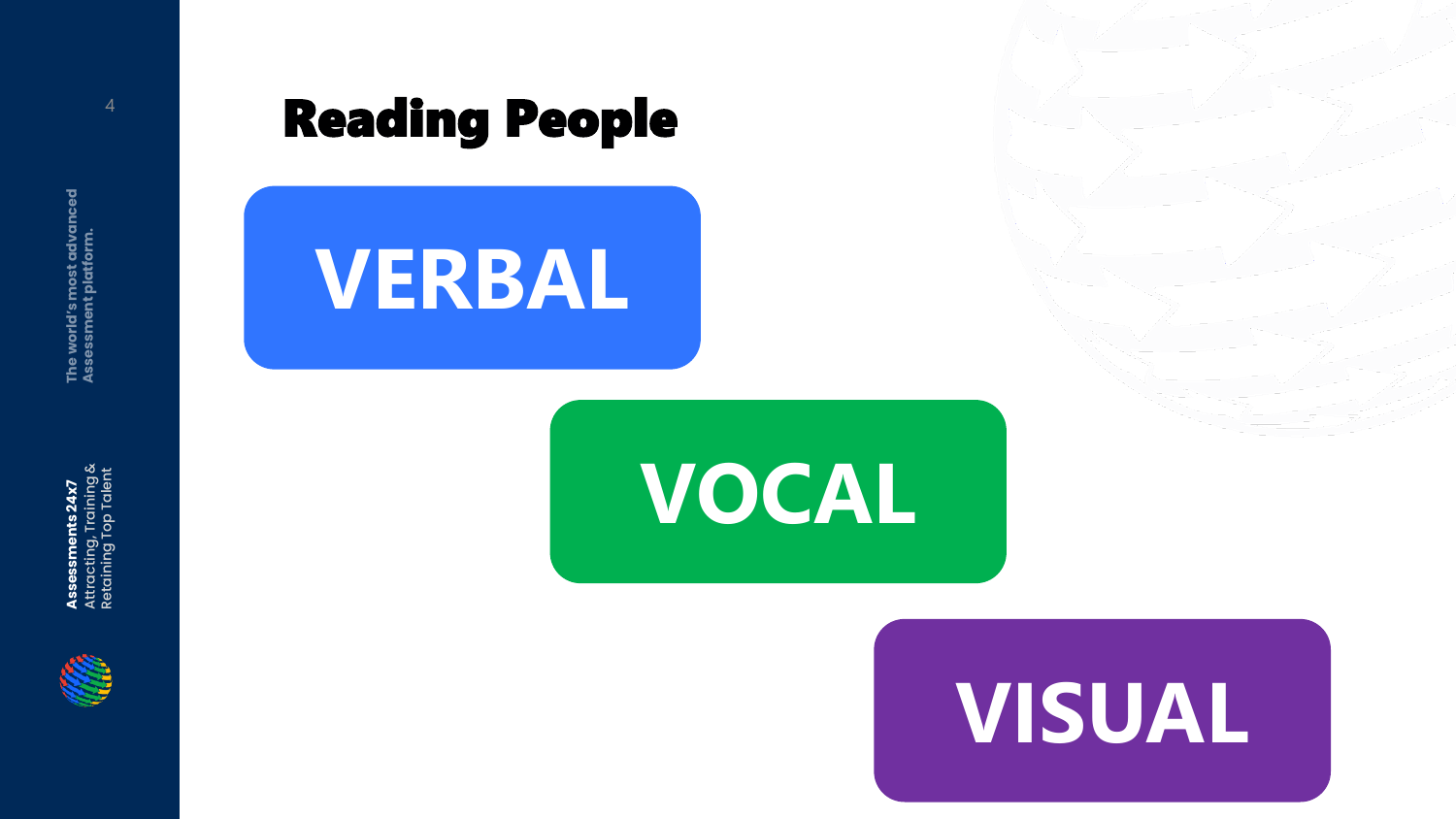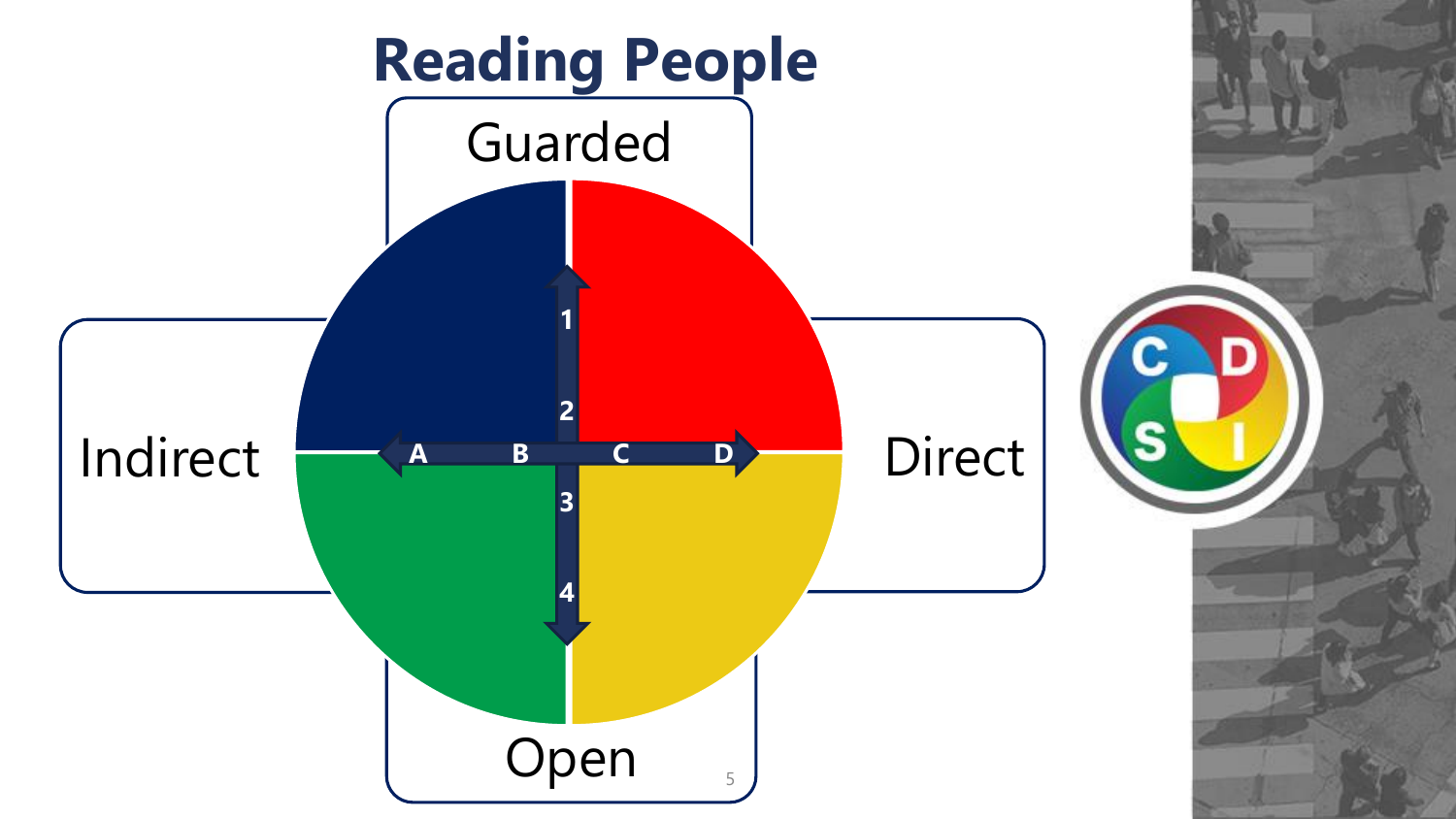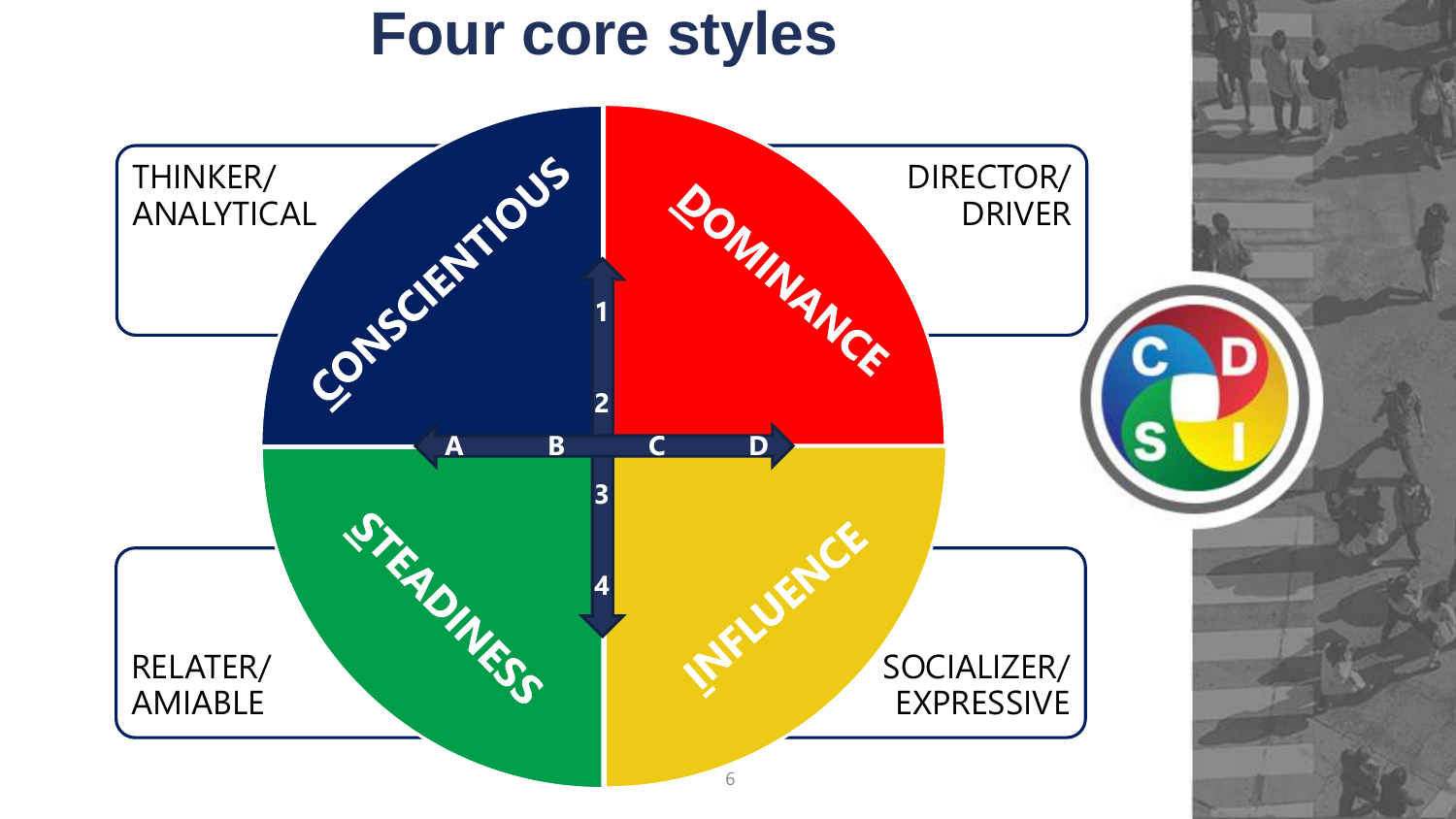

#### 7

# I WISH I KNEW ABOUT DISC STYLES…

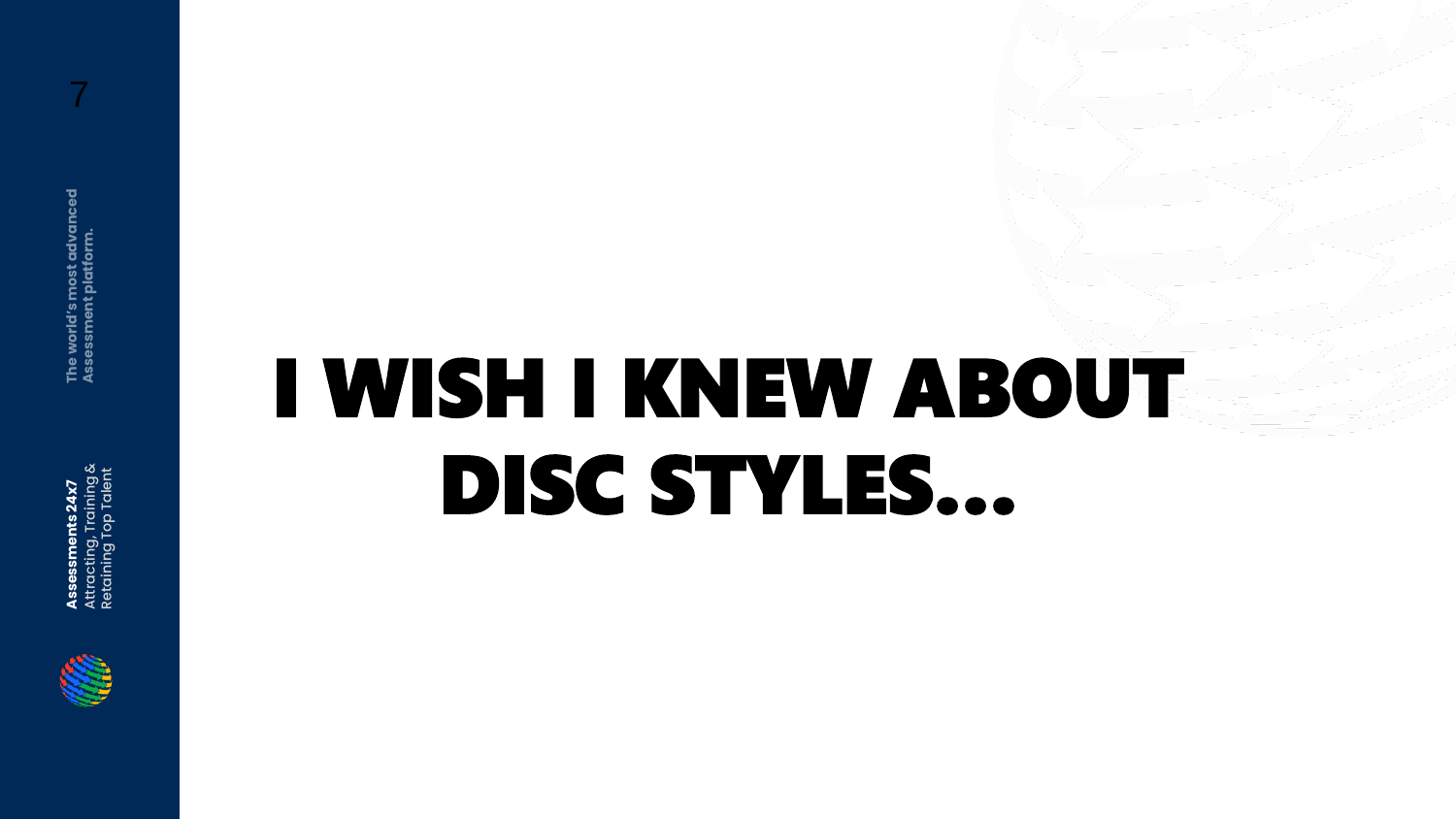# Style Adaptability



The world's most advanced<br>Assessment platform. **Assessments 24x7 The world's most advanced Assessment platform.**

8

Assessments 24x7<br>Attracting, Training &<br>Retaining Top Talent Attracting, Training & Retaining Top Talent

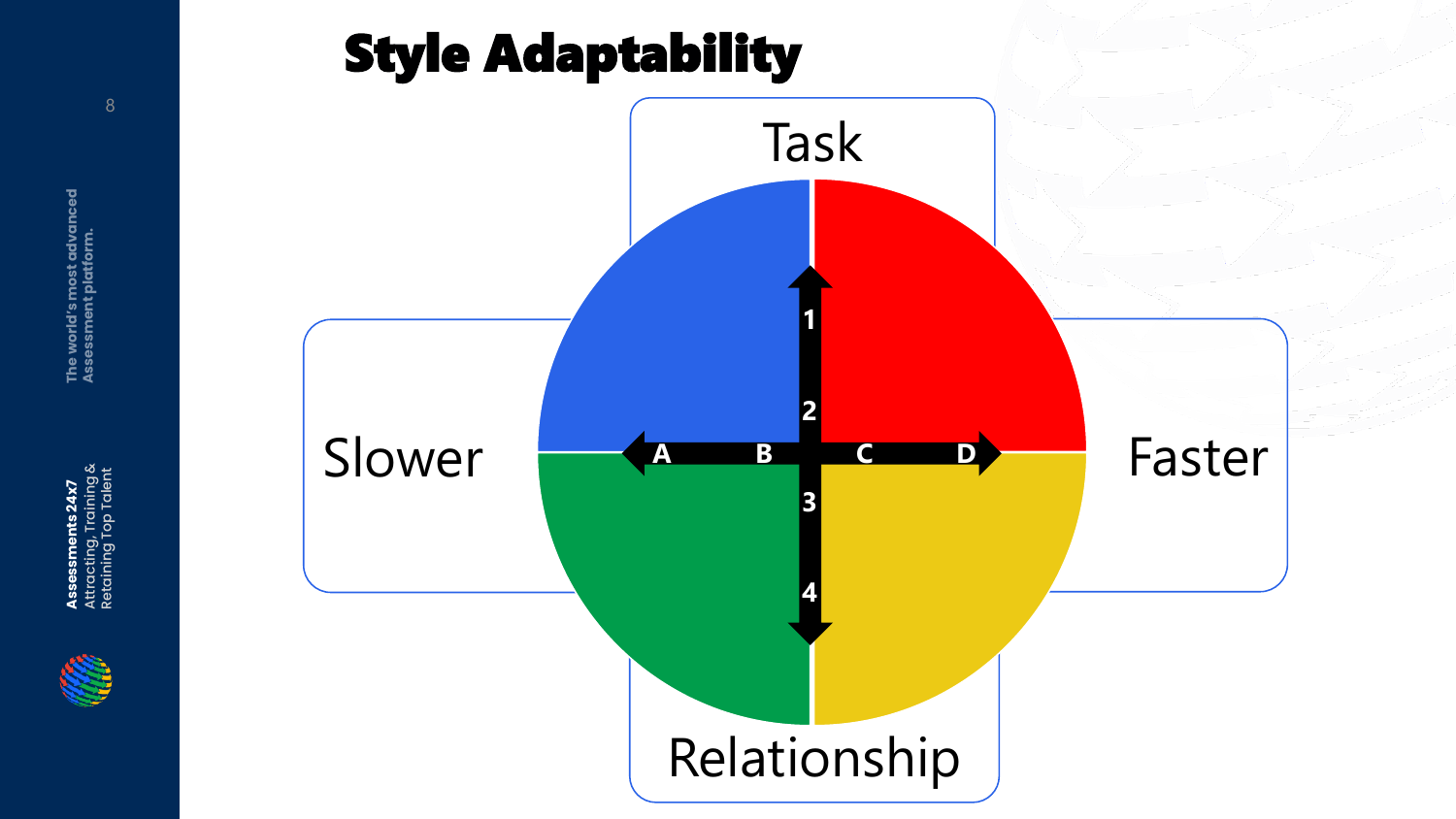# Attracting, Training & Retaining Top Talent



# **Part 20 When You are the D**

- 1. Allow others to do things without excessive interference
- 2. Participate in the group without expecting always to be in command
- 3. Praise/give credit for jobs well done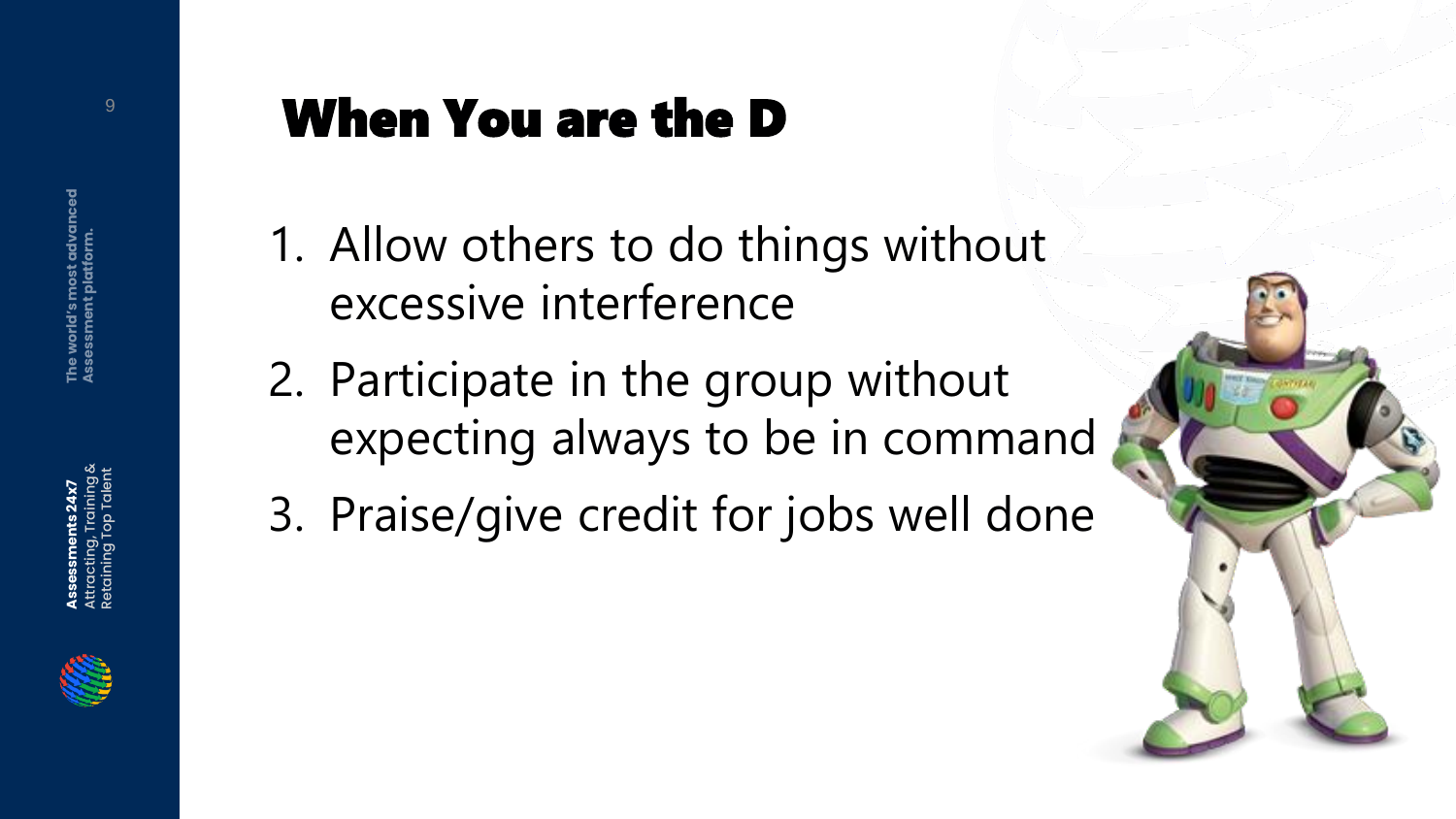

# **10 Interacting with Ds**

- 1. Be prepared; do your homework
- 2. Don't overwhelm them with data
- 3. Be precise, efficient, and well organized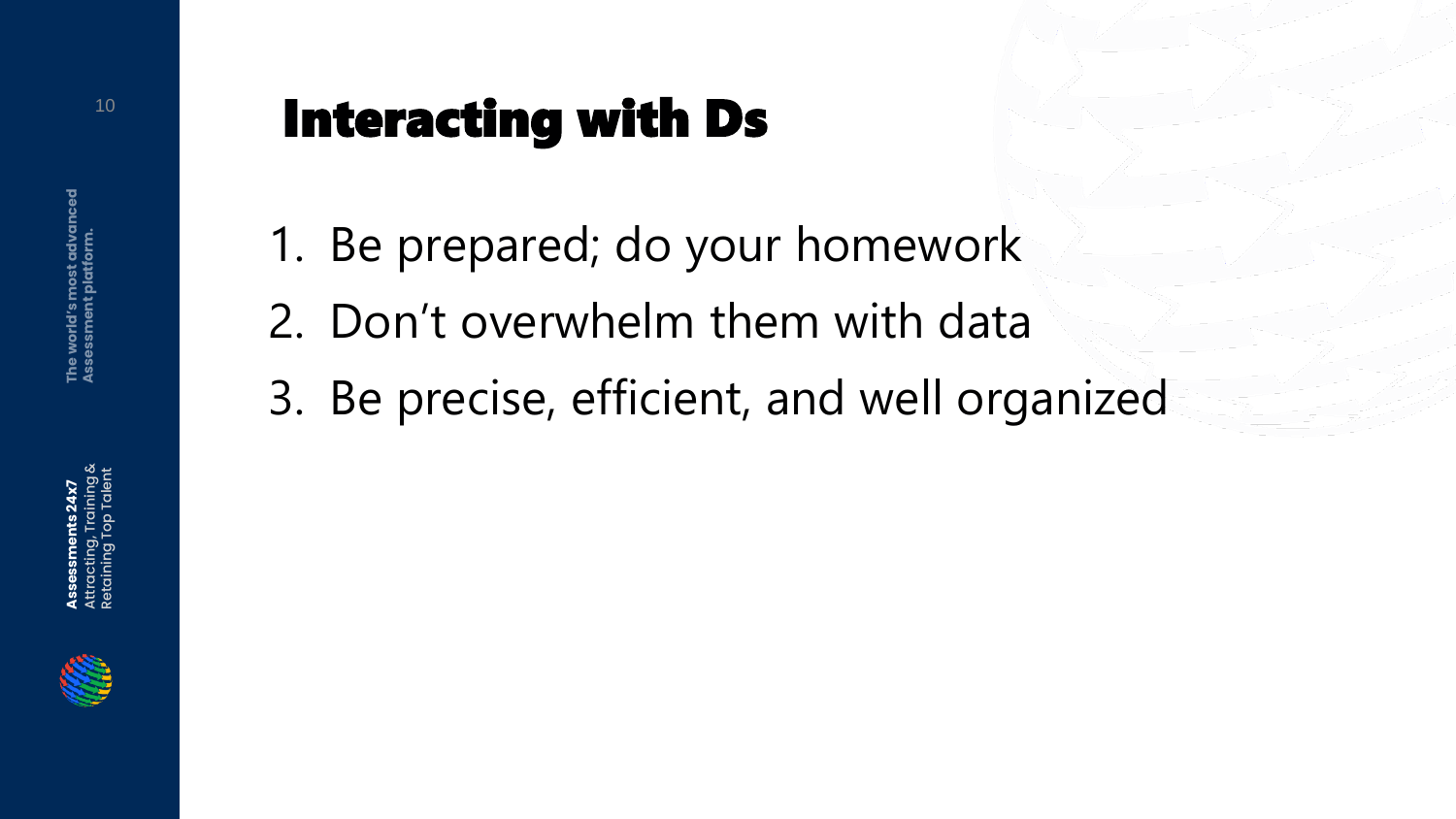

# How Does Each DISC Style… *Handle the Monthly Checking Statement?*

#### 11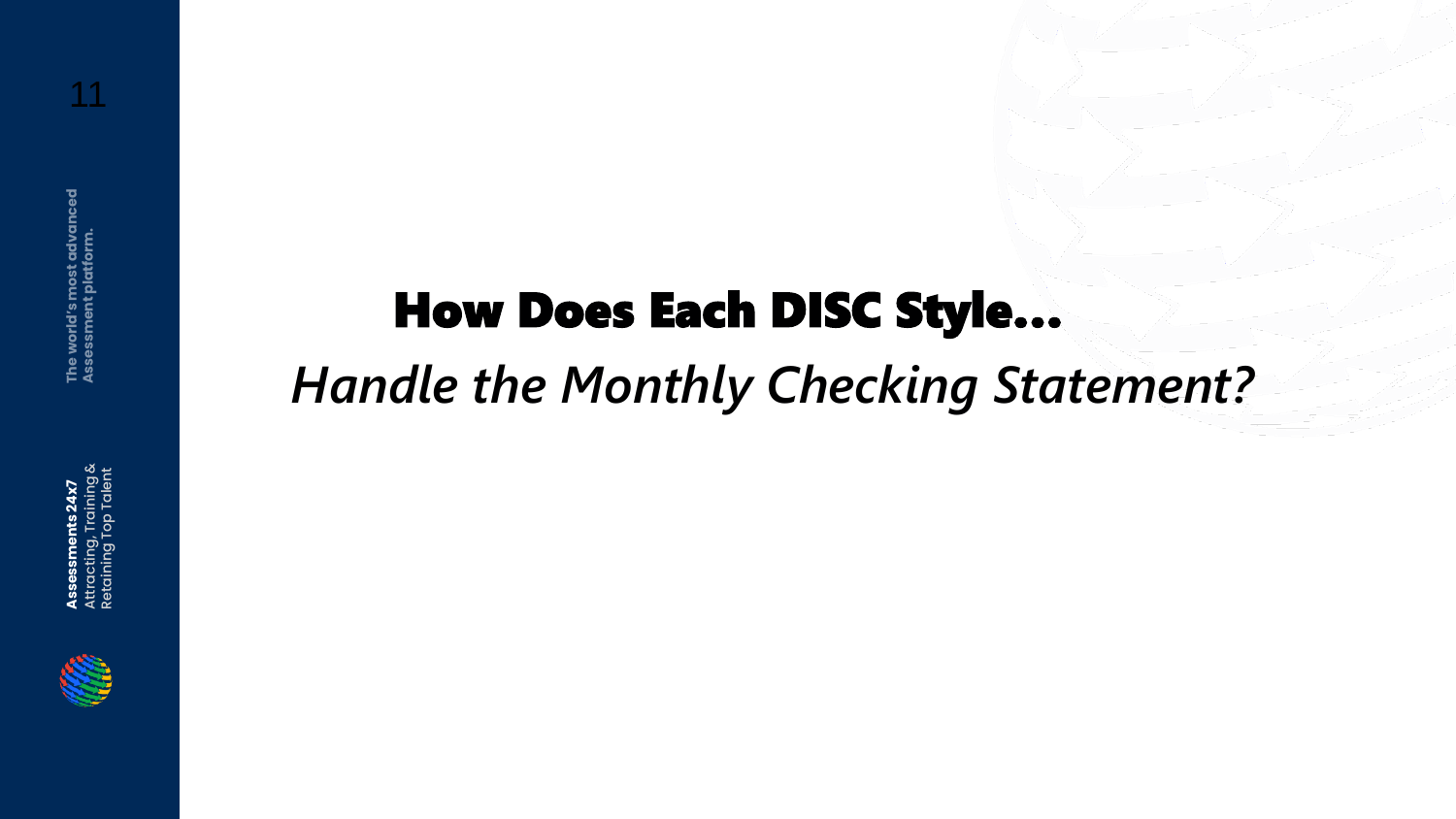# **12 When You are the I**

- 1. Write things down; work from a list, prioritize in order of importance
- 2. Get the less appealing tasks of the day over with early in the day
- 3. Pay attention to your time management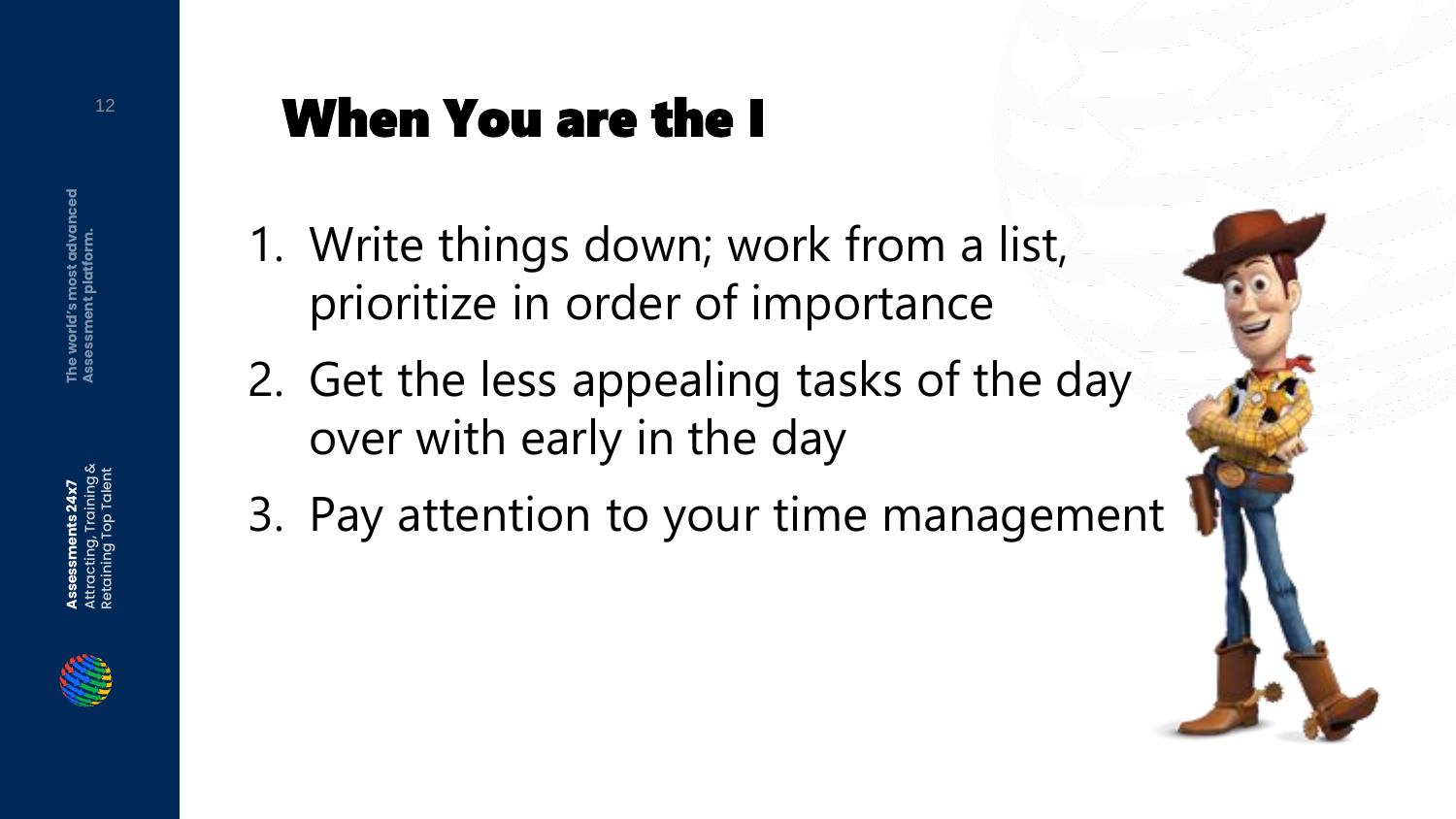

# <sup>13</sup> Interacting with Is

- 1. Let them talk more than you
- 2. Show more animation and enthusiasm
- 3. The less details the better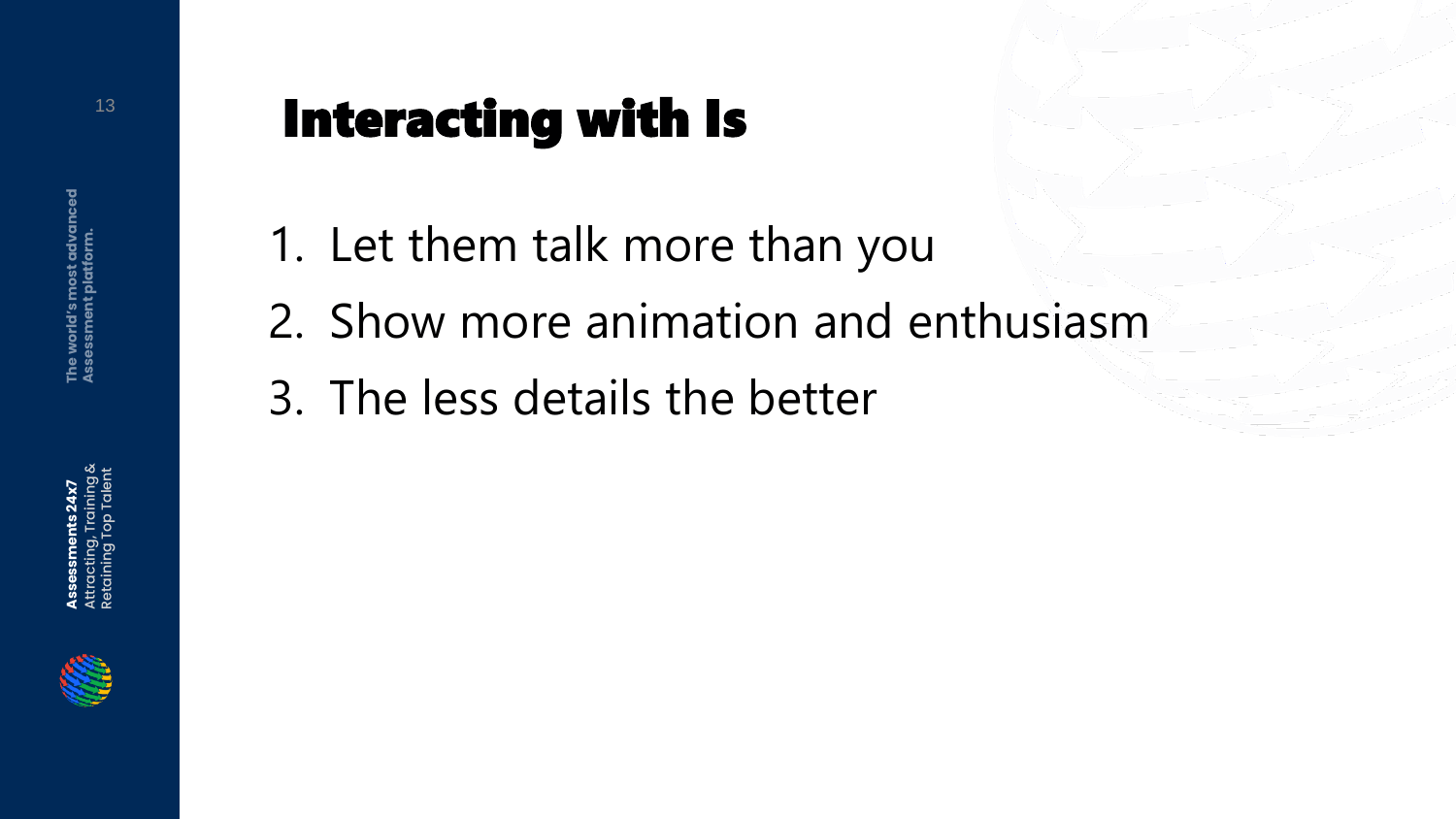Assessments 24x7<br>Attracting, Training &<br>Retaining Top Talent Attracting, Training & Retaining Top Talent



How Does Each DISC Style… *Learn Something New?*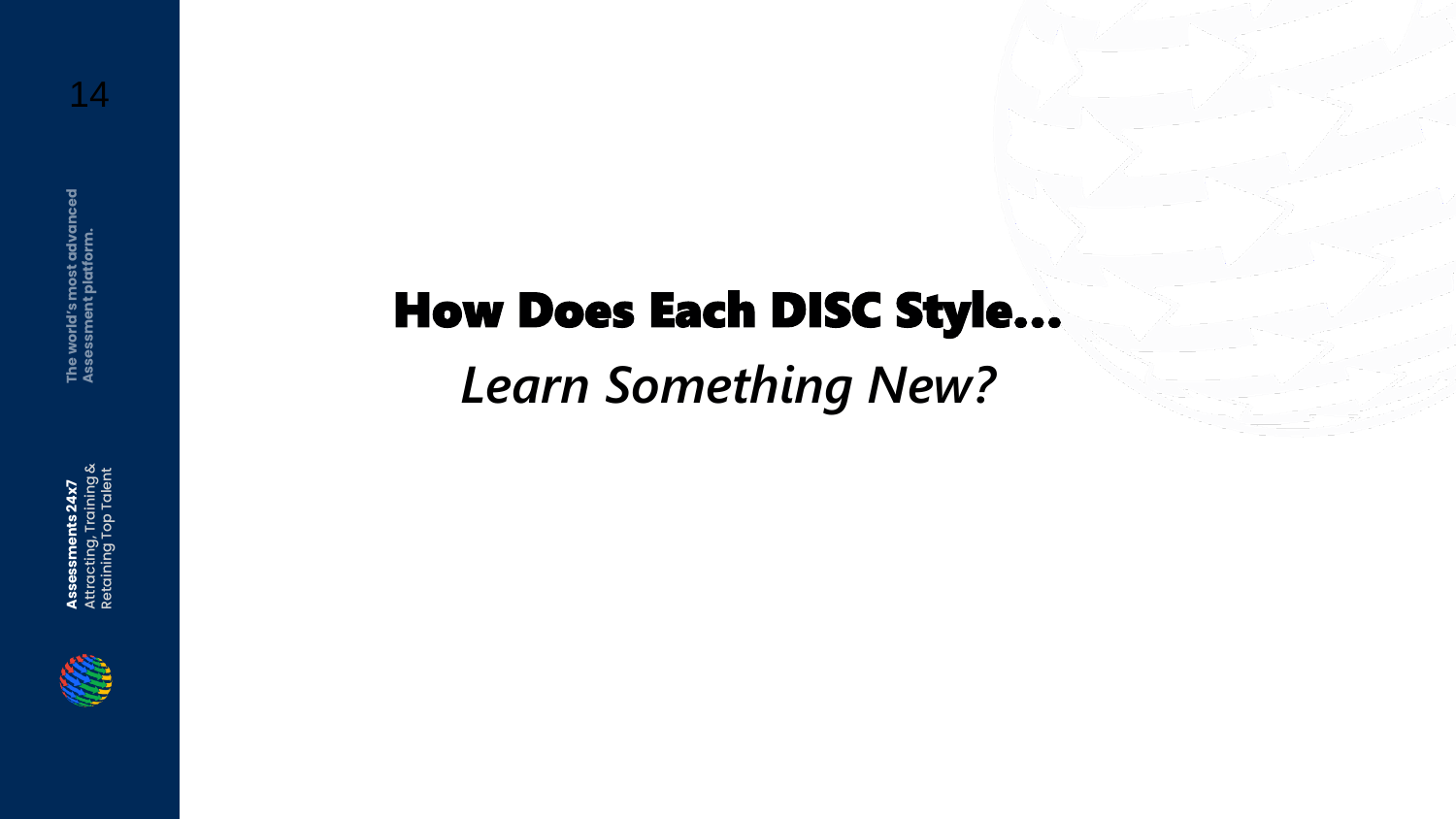# **15 When You are the S**

- 1. Stretch; taking on more/different duties
- 2. Speed up your actions by getting into some projects more quickly
- 3. Desensitize yourself so you aren't negatively affected by others' feelings

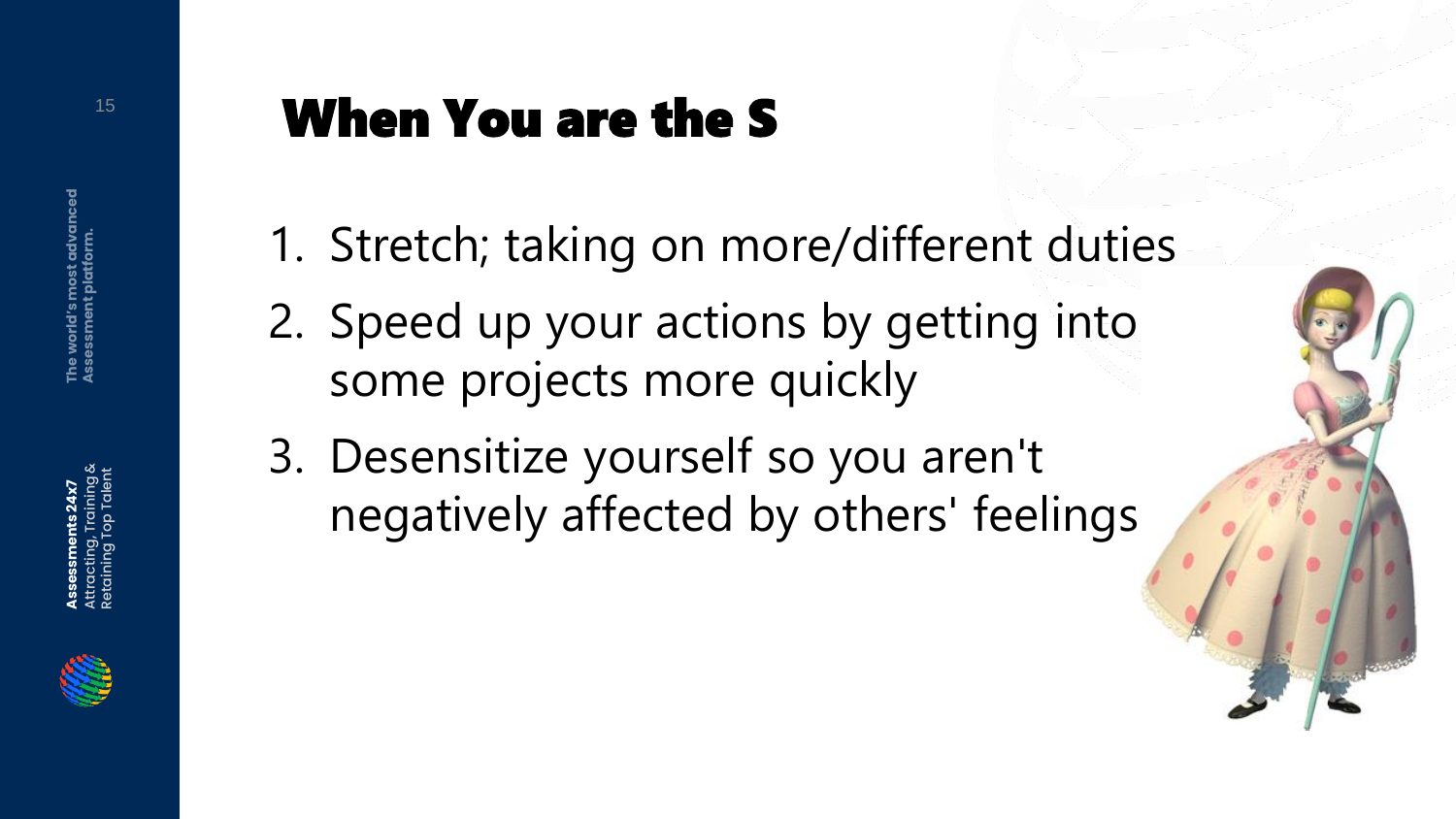# **16 Interacting with Ss**

- 1. Slow down your conversation
- 2. Let them talk; give opportunities to contribute
- 3. Show personal interest by actively listening



Attracting, Training & Retaining Top Talent

Attracting, Training &<br>Retaining Top Talent ssessments 24x7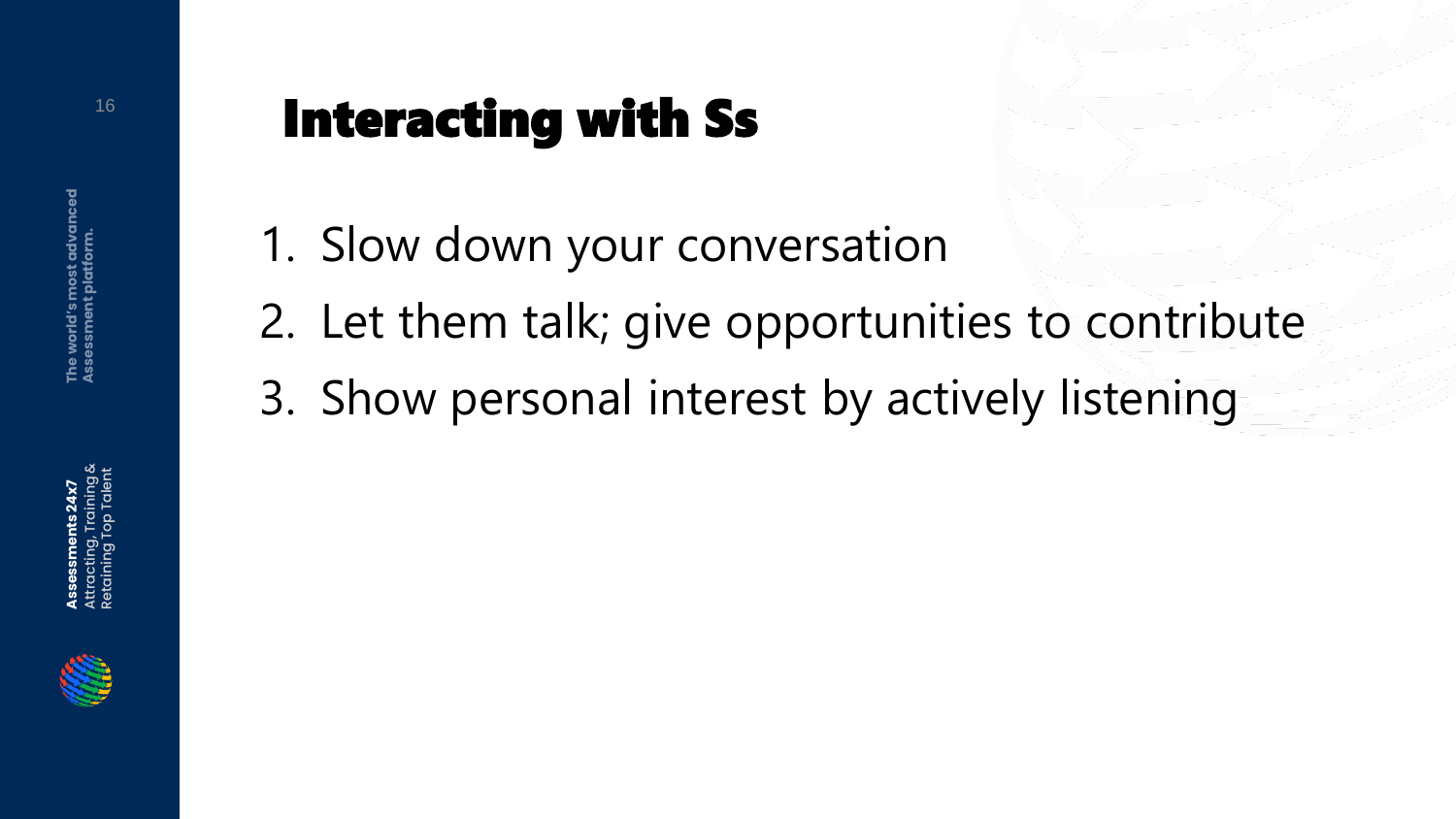How Does Each DISC Style… *Walk into a Networking Event?*



Attracting, Training & Retaining Top Talent

**Assessments 24x7**<br>Attracting, Training &<br>Retaining Top Talent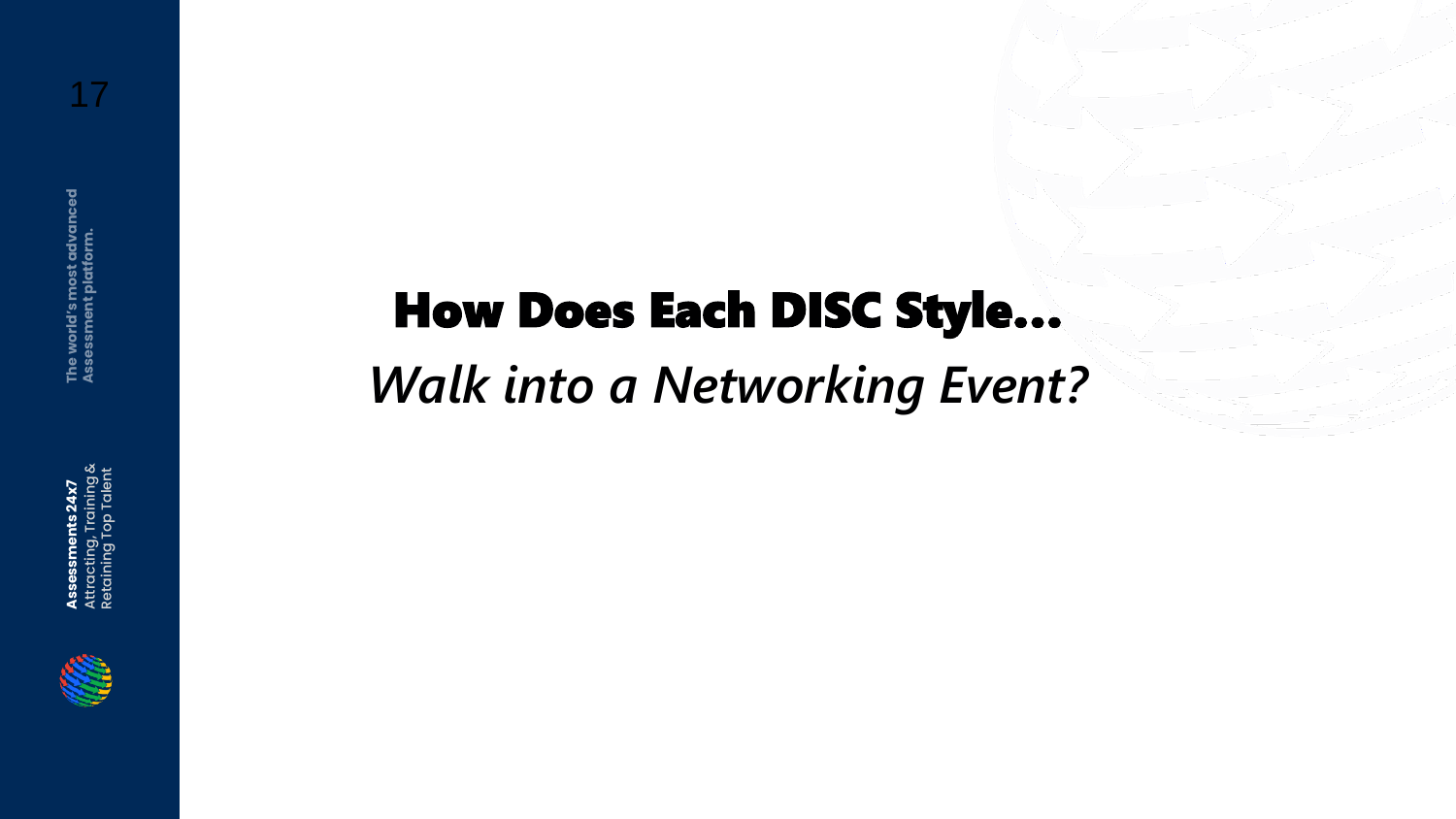

# **18 When You are the C**

- 1. Modify your criticism (whether spoken or unspoken) of others' work
- 2. Check only the critical things (as opposed to everything)
- 3. Engage in more water cooler interaction

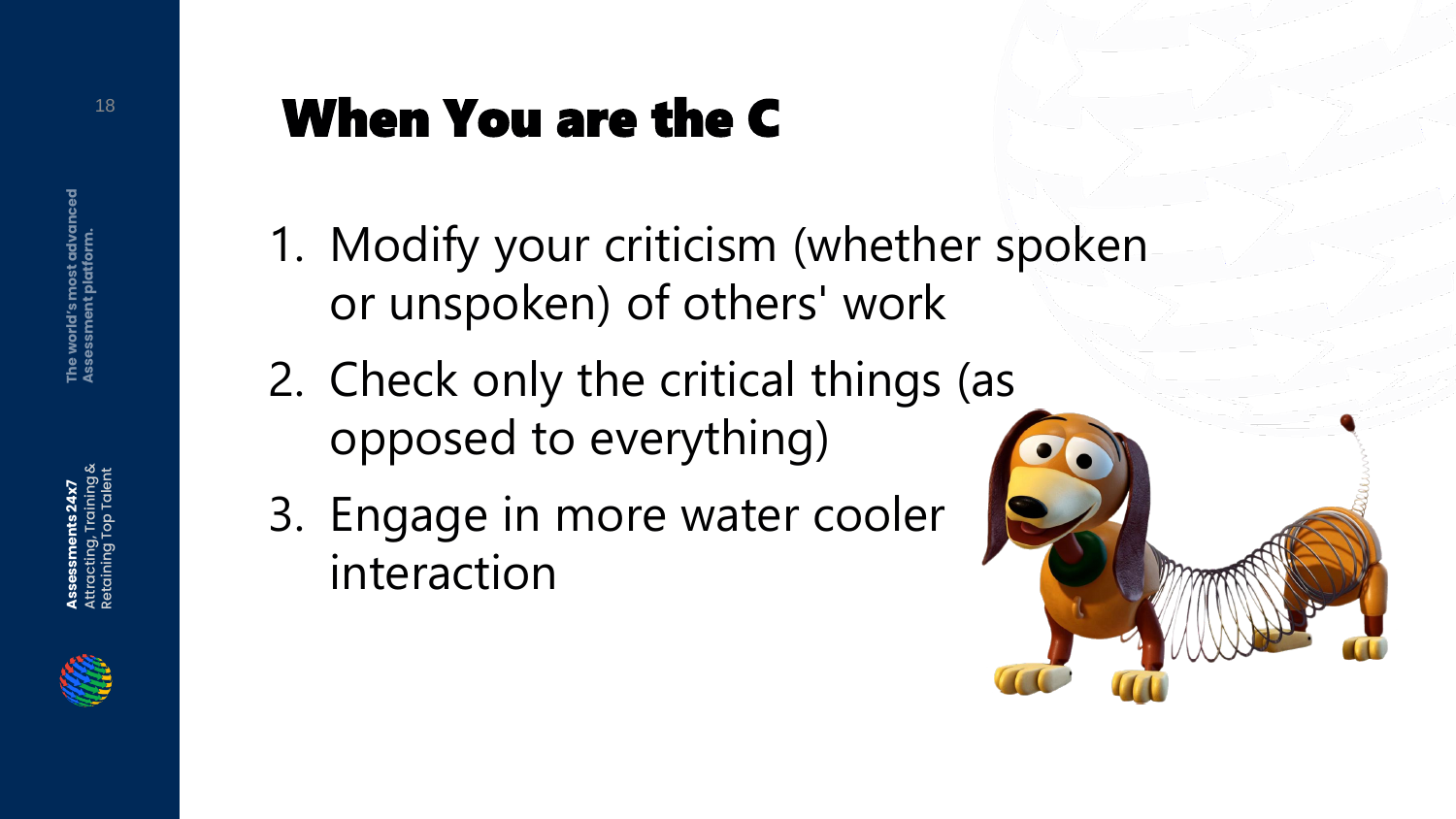

# <sup>19</sup> Interacting with Cs

- 1. Give them time and space to think
- 2. Don't fear their skeptical nature
- 3. Demonstrate with actions, not words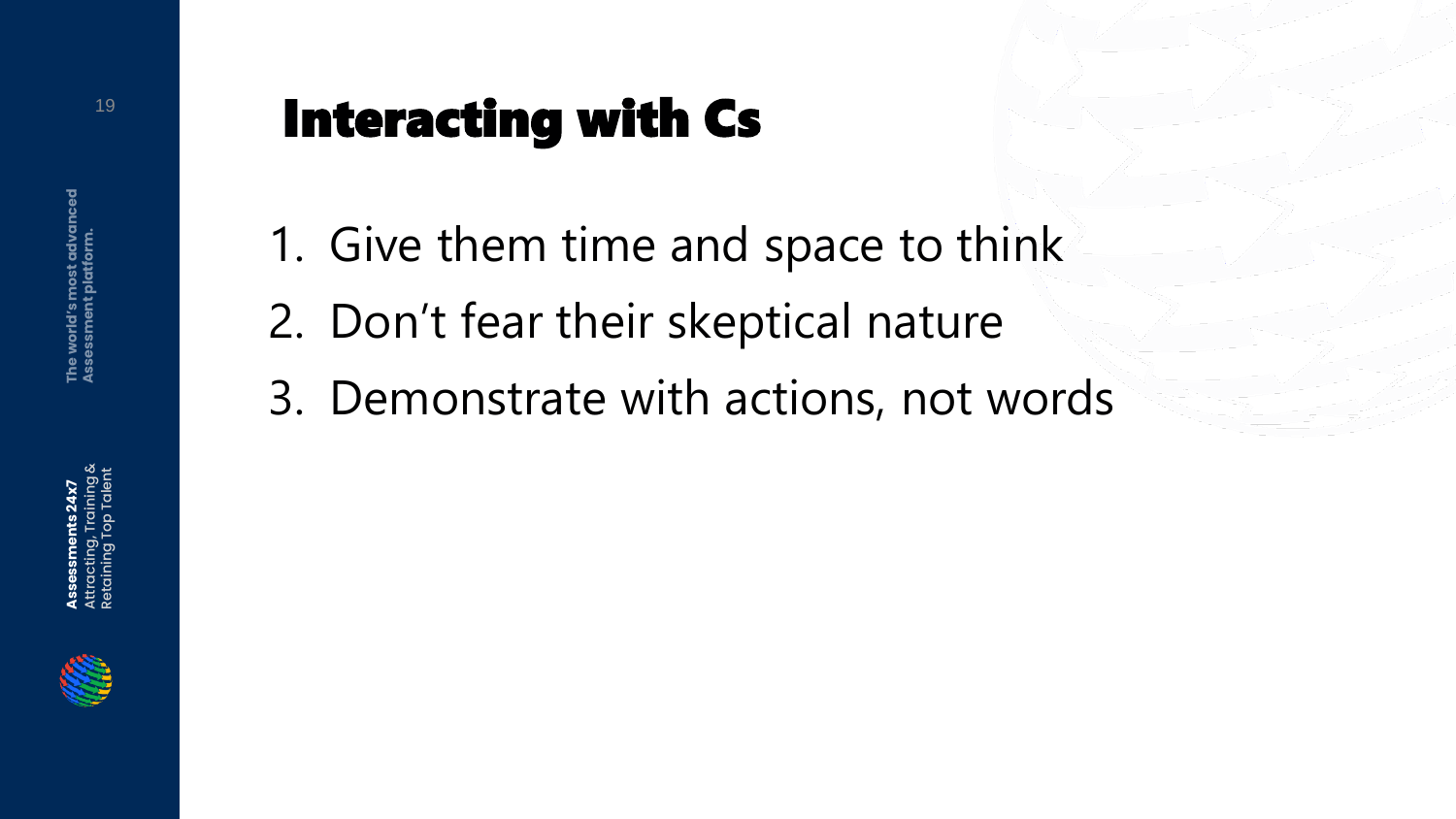#### WHY We Use Assessments

- 1. INCREASE EFFECTIVENESS IN SALES?
- 2. CREATE WORLD-CLASS LEADERS
- 3. BUILD CONNECTED TEAMS
- 4. IMPROVE CONFLICT RESOLUTION
- 5. CUSTOMIZE EMPLOYEE TRAINING
- 6. IMPROVE HIRING, SELECTION & RETENTION PROCESS?





**20**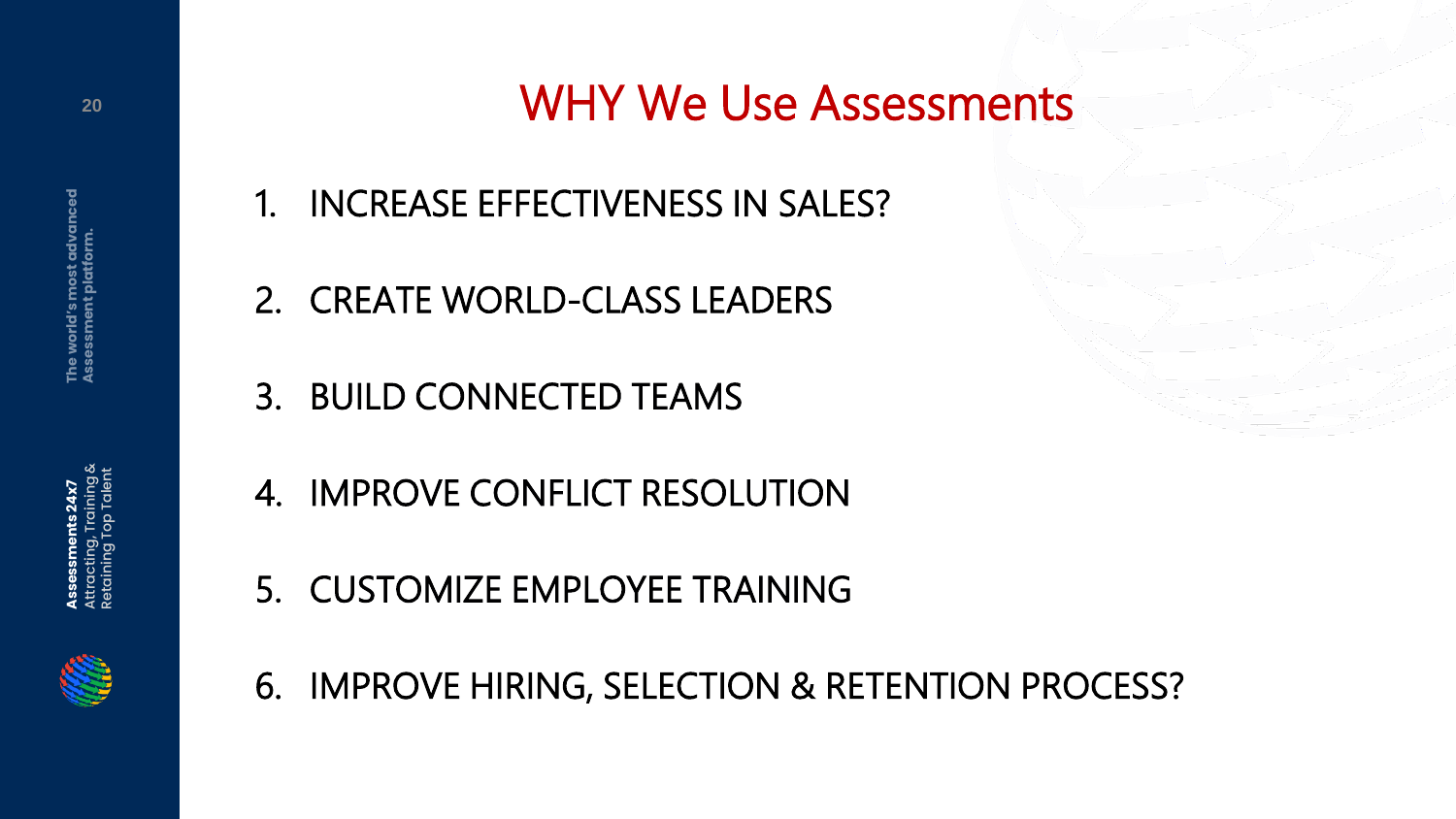# How Does Each DISC Style… *Fire an employee?*





21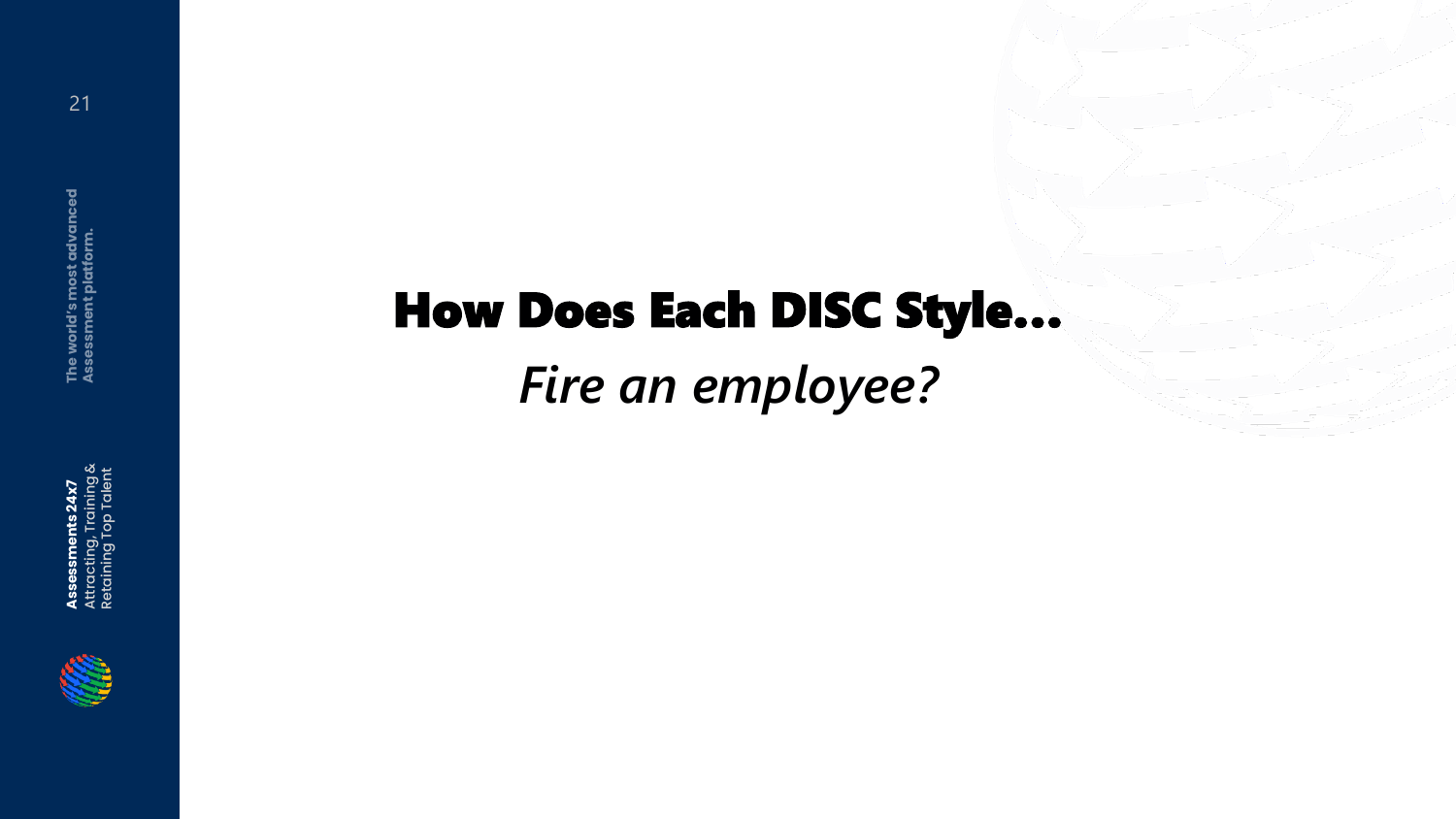

Assessments 24x7<br>Attracting, Training &<br>Retaining Top Talent Attracting, Training & Retaining Top Talent

### Their Ideal Vehicle?

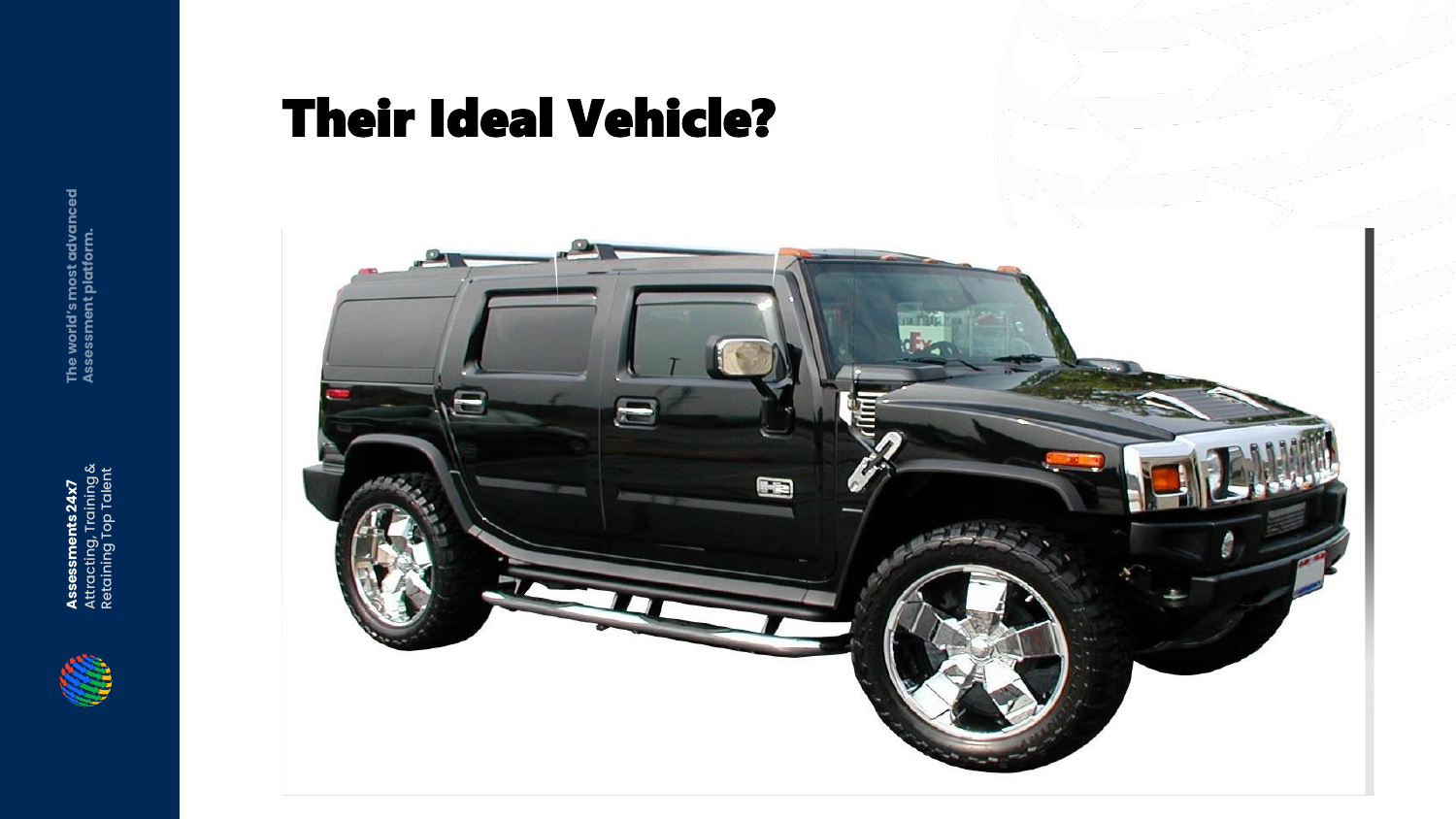**[DrTony@Assessments24x7.com](mailto:DrTony@Assessments24x7.com)**

**1-858-456-0028**

**[http://www.Assessments24x7.com](http://www.assessments24x7.com/)**

**Subject: UKCoach**